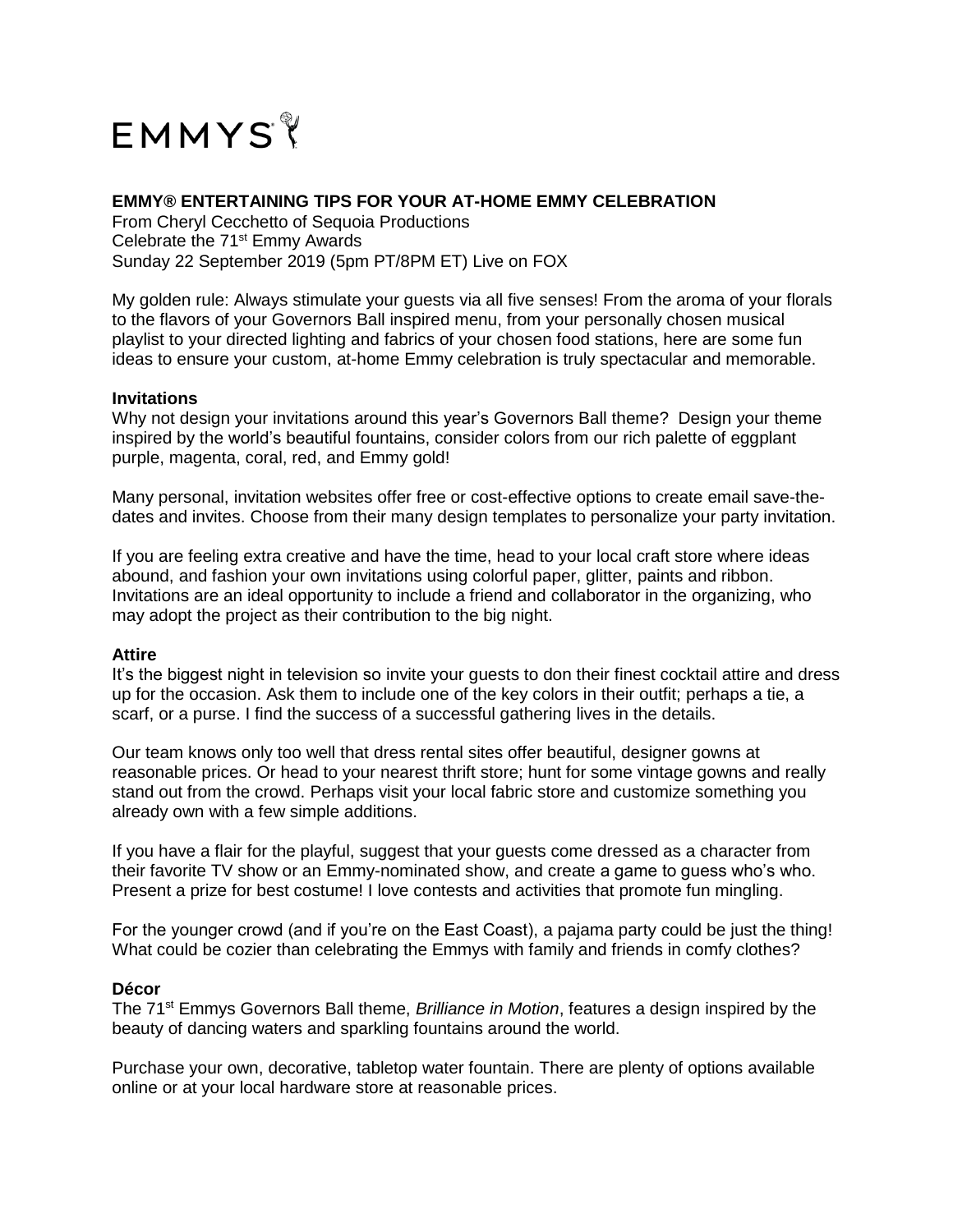Adorn your entertaining spaces with beautiful flowers. Take your inspiration from the Emmys Governors Ball color palette with florals in eggplant, magenta, coral and red. Gold containers with an interesting shape or texture will tie in perfectly with the Governors Ball décor.

Source gold fabric at your local fabric store to create beautiful table covers, accents, runners and napkins to add that pop of Emmy gold!

## **Food and Beverage**

Feature a self-service bar including a variety of elegant Sterling Vineyards wines, and sparkling wines from Ferrari Trento, the official wine and sparkling wine providers of the Emmys Governors Ball. These are also great items to award as prizes for best costume or the winner of Emmy Bingo!

Serve your guests the Emmy signature cocktail -- the Spice Trader Mule featuring with Ketel One Family Made Vodka -- created by award-winning bartender Charles Jolly. Get the recipe for this and other original cocktails crafted by Jolly for the gala at emmys.com/governorsball.

Find inspiration for your menu from Chef Joachim Splichal's custom, Governors Ball menu, also available on emmys.com/governorsball. Treat your guests to a selection of small plate foods with choices to suit every palate. Food station ideas include:

Station 1: Nick & Stefs – prime cuts and salads

Station 2: Sliders 'N' Chips – gourmet burgers and chips. Consider offering guests a vegan option like the Beyond Meat® sliders that will be served at the Governors Ball. Station 3: Decadent Desserts – a selection of mouthwatering sweet treats

For a more relaxed, TV-snacking approach, set up a cinema-style concession stand with all your favorite candies, chips and popcorn. Place bowls or bags at the station and let your guests create their own snacking combinations to snuggle up with in front of the screen.

## **Entertainment**

Create a playlist of nominated TV show themes for your guests' arrival and have trays of bubbly at the ready.

Acceptance speeches are usually an integral element of any awards ceremony. Create a fun, fillin-the-blank activity where a guest is given some parts of a speech and the task is to create the funniest version of the speech. Here's an example:

*"Wow! Is this real? Oh my, this award is [ADJ] than I expected. OK, I'd like to thank the [NOUN] for this [ADJ] honor. Working on [TV SHOW TITLE] was such an [ADJ] experience. I need to thank our wonderful [JOB TITLE] for all of his/her hard work on the film. His/her direction brings this show to [NOUN] and makes me a better [JOB TITLE].*

*I have been [VERB ENDING IN -ING] about this since I was a [NOUN]. I wouldn't be here without [PERSON] for raising me and supporting me. Oh no, I'm getting the signal to [VERB] it up. Well, thank you again, and if my [PLURAL NOUN] are watching, go to bed!*

Prior to the telecast, invite your guests to fill in an Emmy ballot. Download ballots from emmys.com/governorsball. The guest who receives the most winners receives a bottle from Sterling or Ferrari! It's not a party without a party favor.